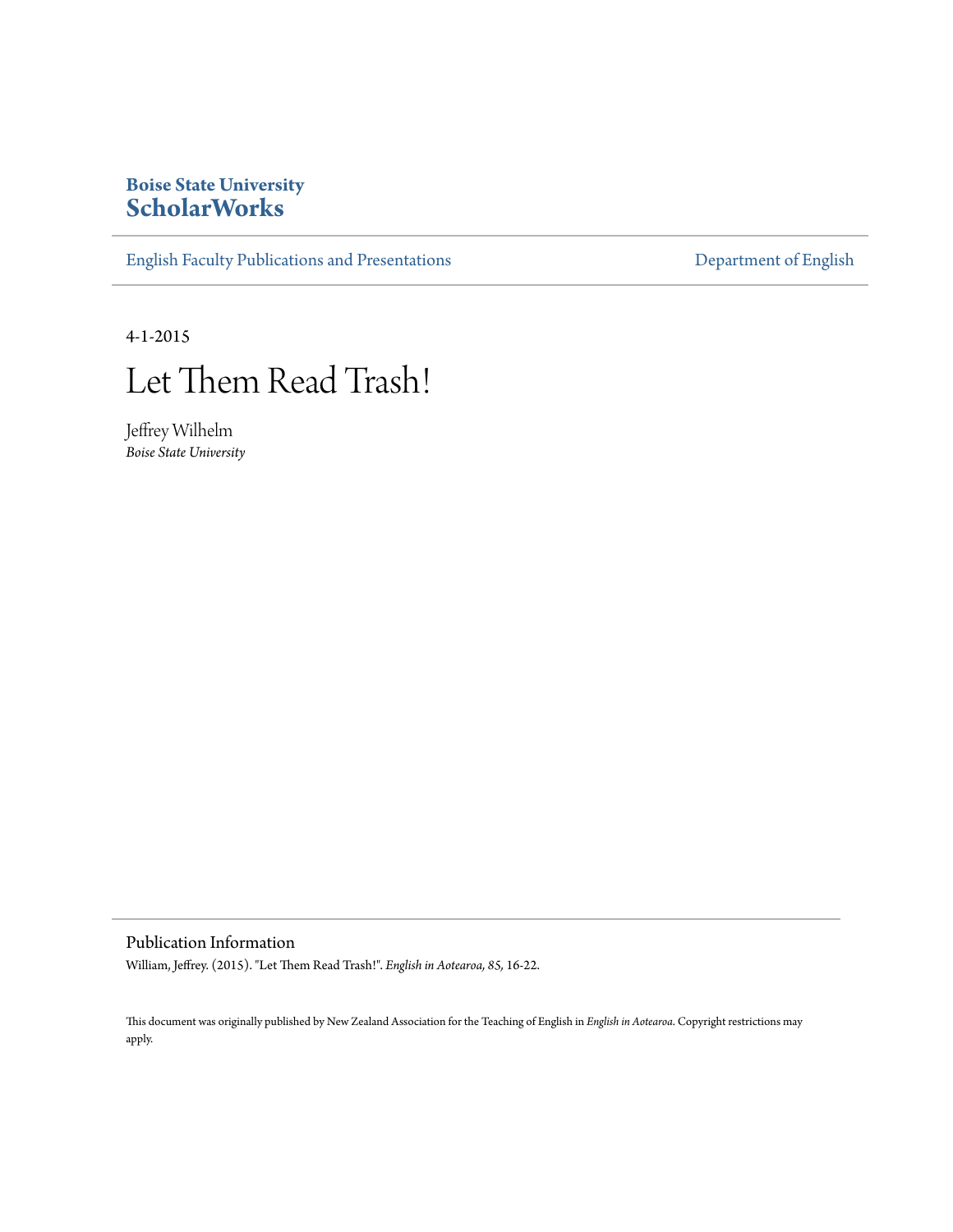# *let them read*  **<sup>t</sup>r***<sup>a</sup>***s**<sup>h</sup>**!**

# **the power of choice: the power of pleasure**

**A classroom teacher for fifteen years, Dr. Jeffrey Wilhelm is currently Distinguished Professor of English Education at Boise State University. He is the founding director of the Maine Writing Project and the Boise State Writing Project. He has authored or co-authored 32 books about literacy teaching and learning.**

**The following article is an adaptation of the Prestige Lecture presented at the University of Canterbury on March 3, 2015. It is based on the research reported in his book** *Reading Unbound: Why Kids Need to Read what They Want – and Why We Should Let Them* **(Scholastic, 2014)**

For the last 32 years I've run a free reading program for students, and as a result have had numerous conversations with worried parents, administrators, and other teachers about the value of the books that students most wanted to read and that they read – and discussed - with the greatest joy and passion. I confess that I've sometimes worried about many of the texts my students gravitated towards and thought they might be "trash" – a worry I heard many times from other adults as well . I worry, for example, about young women reading romances (will it perpetuate male hegemony?) and my young men's love of horror and dystopias (will it perpetuate hopelessness or violence?).

But I also confess my amazement at the high engagement and even zeal displayed by many of these readers, readers who would spend hours upon hours reading their freely chosen books outside school even as they often rejected the reading they were asked to do inside school. I wondered what these students were getting from their out-of-school reading.

So I decided to explore this question.

*Reading Unbound: Why Kids Need to Read What They Want—and Why We Should Let Them* (2014) is a report of what I learned.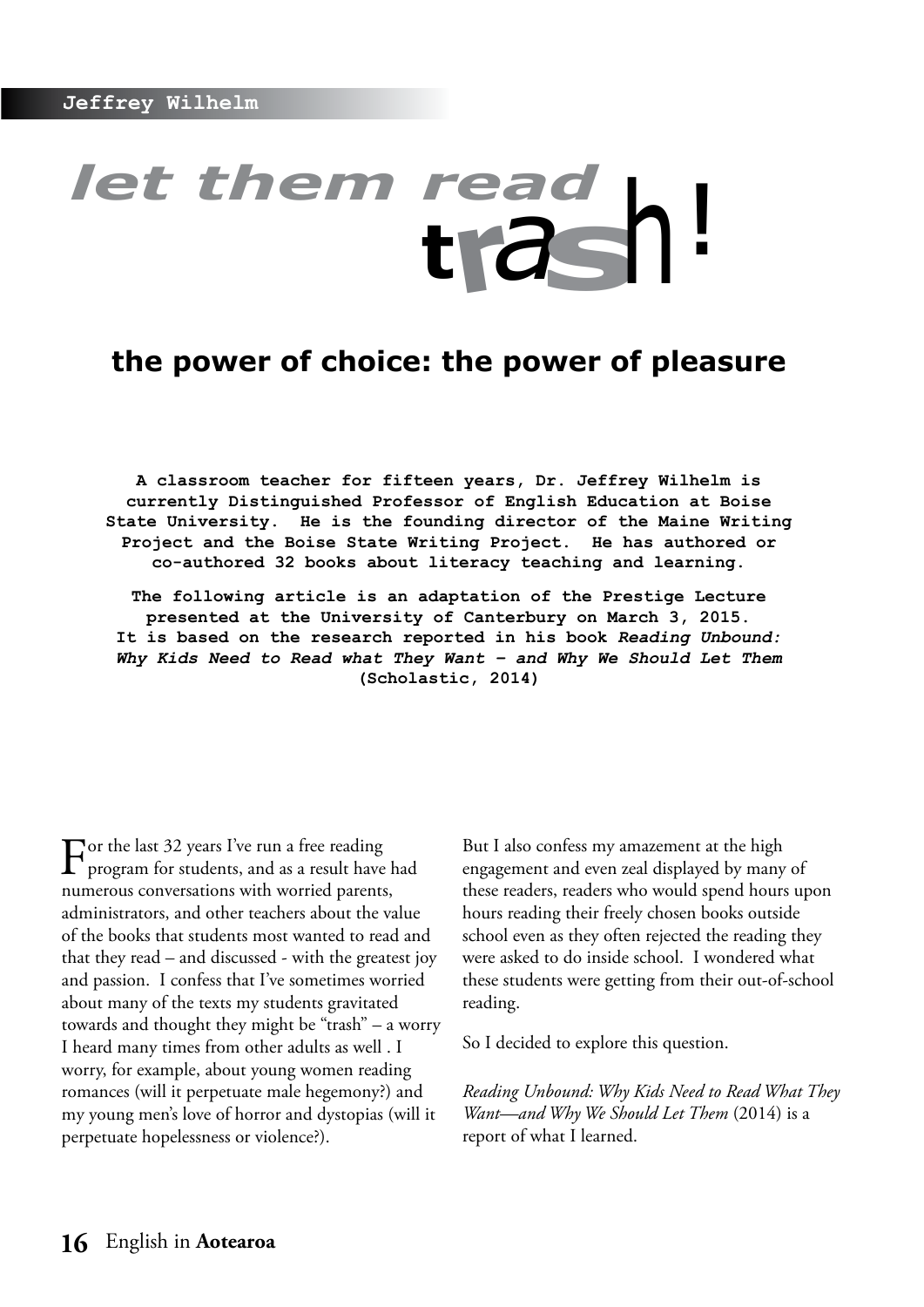The findings from this study focused on the nature and variety of pleasure young readers took from genres often marginalized by schools, genres like romance, vampire stories, horror, dystopian fiction, and fantasy. My co-researcher, Michael Smith, and I wanted to understand why these readers pursue the reading agendas that they do, why they choose the specific genres they love, and what they get out of their reading of such texts. We found that these genres brought these readers five distinct kinds of pleasure: the pleasure of play, the pleasure of work, the pleasure of inner work, intellectual pleasure, and social pleasure. These same pleasures were rarely present in their required school reading and these readers drew a sharp line between their "real reading" and their school reading. Further, we found that in all cases in our study, this free choice reading served what we would define as healthy human development and the navigation of current life challenges.

In this article, I'll touch on all five pleasures but focus more specifically on two that seem especially important and often neglected by school: immersive play pleasure and inner work pleasure.

# **Immersive play pleasure**

Our informants self-identified as highly engaged readers of texts often considered to be "trash" or "subliterature", i.e. books that are marginalized in school and the wider culture. These books always allowed them the previously noted five kinds of pleasure. This was in contrast to their experience with school reading, where they often experienced none of these pleasures, and rarely experienced more than one or two.

The first of these pleasures are what we, following John Dewey (1913), called "play" or "immersive pleasure". This is the pleasure you get from living

through a story and getting totally lost in a book. Dewey described this kind of pleasure as that "which puts itself forth with no thought of anything beyond" (13). As Rebecca, one of the adolescents in our study, said, "The characters become like your friends. And they're so much in your lives that they're like your best friends."

Here's a slight twist. This pleasure was typically experienced as total enjoyment, BUT not always. In some cases, this pleasure was a kind of distressing and unsettling engagement – a sense of being totally engaged by something that was challenging, that was making you think hard and outgrow yourself. This latter experience reminded us of Kafka's injunction that we need books that "smash the frozen seas within".

The famous French literary theorist Roland Barthes (1975) calls this first experience of total enjoyment *plaisir* and the second pleasure of being unsettled *bliss*.

The text of pleasure, he says, "contents, fills, grants euphoria: the text that comes from one's culture and does not break with it, is linked to a comfortable practice of reading". The text of bliss, on the other hand, "imposes a state of loss. . ., unsettles the reader's historical, cultural, psychological assumptions, the consistency of his tastes, values, memories, brings to a crisis his relation with language. (p. 14)

One of our most significant findings is that the immersive pleasure of play was not only incidental to engaged reading, it was absolutely necessary to it, and pre-requisite to experiencing all the other pleasures and benefits of reading. So our students need to read books and engage in activities associated with their reading that immediately and sustainably provide this kind of immersive pleasure, whether of plaisir or bliss.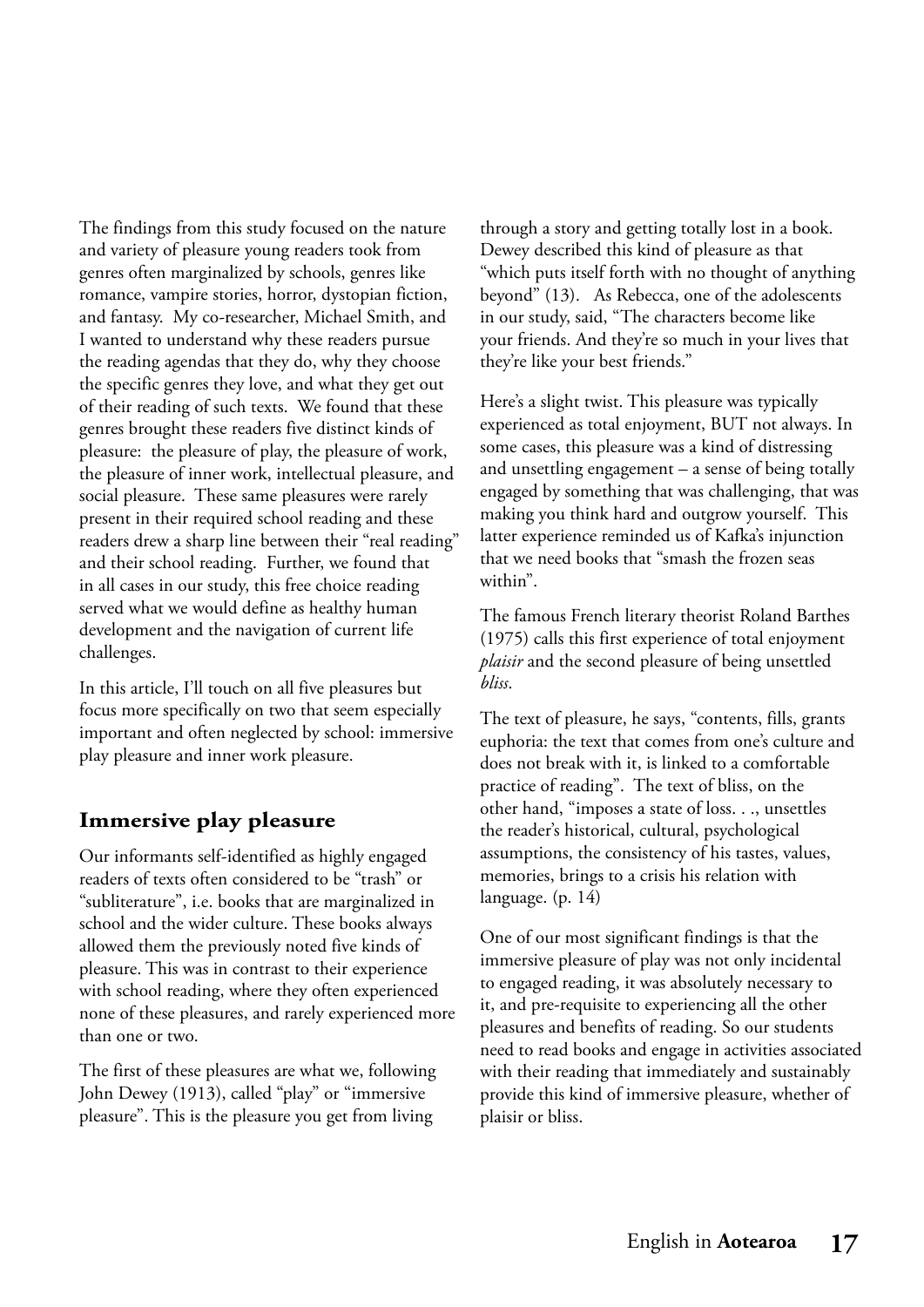# **Teaching Implication: Fostering the Pleasure of Play**

- Dramatic techniques like revolving role play, in-role writing, good angel/bad angel, hot seating, and alter ego encourage and reward all students for entering story worlds in the way these committed readers do.
- What do you do or could you do to promote the prerequisite pleasure of play for reading/ writing in your classroom?

# **The pleasure of work**

What it is: Using reading as a tool to get something functional done.

llustrative quotes from dystopia readers:

"[Dystopias] help us see what is necessary to creating a better, fairer, happier world."

"[Dystopias] show you how you have to be, how you have to be strong, if you are going to part of the solution instead of the problem."

Teaching implication: Fostering Work Pleasure

- Frame texts and units as inquiry: as a problem to be solved by using essential questions (see Wilhelm, *Engaging Readers and Writers with Inquiry)*
- Work towards culminating projects service and social action
- Drama work: Hotseating, mantle of the expert
- What do you do/could you do to promote the pleasure of work?

# **The pleasure of inner work**

Perhaps our most striking finding during the study was that the participants in our study drew pleasure, in all cases, from using their reading to help them deal on the psychological level with current life changes, and from using their reading experience to move towards becoming the kind of people they wanted to become, a kind of pleasure we termed "inner work". According to the psychologist Robert Johnson (1986), "inner work is the effort by which we gain an awareness of the deeper layers of consciousness within us and move to an integration of the total self – to actualizing the full possibilities of our human potential" (20). Helen gave a typical response exhibiting this kind of inner work: "Well, I learn about myself through books when I imagine myself in the different situations . . . you can help yourself change in that way, and when you really admire a character in a book who's really brave and stuff, you kind of can idolize them and become more like them. *So it's not really learning about yourself, it's learning about what you could be . . . ."*

The dystopian readers engaged in a kind of inner work that depth psychologists would call dealing with individual and cultural shadows of, as Jazzy put it: "bad adult values and continued adult screw-ups". Exploring these shadows encouraged them to know "who to root for" as well as "how to rebel and resist" in highly conscious ways.

"Authors take a wrongness in the world and exaggerate it and show what could happen if things continued that way – and it would be a disservice to the author if you don't try to understand that problem and where it came from and what you could do about it."

Dystopias are about "what is necessary to creating a better, fairer and happier world."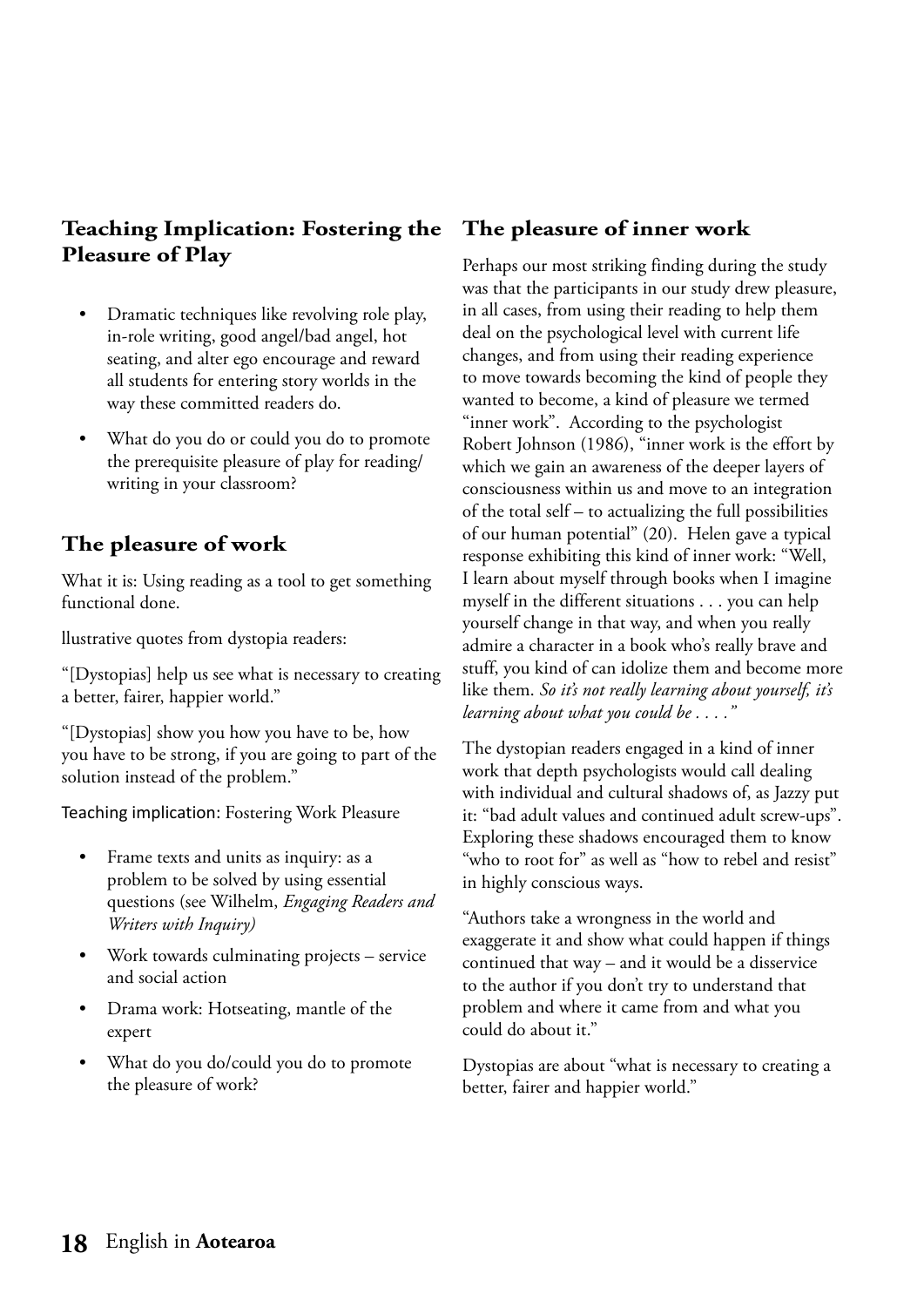# **Fostering Inner Work Pleasure**

- Imaginative rehearsals for living: inquiry geared towards current and future action, inquiry for service, drama as characters in dilemmas or agents (good angel) trying to help a character in distress or dilemma, as authors making choices, writing for the future/ to a future self, corresponding with characters and authors, cultivating a spirit of transfer
- What do you do/could you do to promote the pleasure of inner work?

# **Intellectual Pleasure**

What it is: Figuring things out as intellectual puzzles.

Illustrative quotes: Alex: "[Reading's] like being a detective almost. It's taking the evidence and the information and everything that's happened, taking all that and putting it together. Processing through it and seeing what ends connect, and then finding, once all those ends connect, what that last piece is."

Jazzy: "[Dystopia] authors take a wrongness in the world and exaggerate it and show what could happen if things continued that way – and it would be a disservice to the author if you don't try to understand that problem and where it came from and what you could do about it."

### **Teaching implication: Fostering intellectual pleasure**

Read a book for the first time along with your students – figure it out along with them – model your fits and starts and problems through think alouds and discussion

 Pair an assigned reading with self-selected reading from a list, or a free reading choice that pertains to the topic.

Frame units as inquiry with essential questions, as a problem to be solved

 Teach students how to generate their own questions for discussion and sharing, using techniques like QtA and QAR. Discussion structures like Socratic Seminar that make it clear there is no teacherly agenda to fulfill as far as topics or insights to achieve (this is consistent with the Core which focuses on strategies over content)

# **Social Pleasure**

What it is: The joy of relating, usually over time, to authors; characters; other readers; and of affiliating with groups of readers of your favourite genre; and of staking one's identity

Illustrative quotes: Jazzy: "I'm part of a cultural club that grew up with Harry Potter. It gave me a sense of belonging. I loved wondering what I thought was going to happen. Talking to my friends about that. Aligning myself with characters. Waiting so impatiently for the next book. No other group of kids will have that experience again. It kind of marks you as when you grew up and bonds you with other people your age."

Bennie: "I like to think of myself as a Harry Potter reader. As someone who has imagination and is a good friend. Who admires characters and people like Hermione for her friendship and Harry for his courage. Who reads . . . Books that help you with the challenges you are facing."

### **Teaching implication: Fostering social pleasure**

Be a fellow reader with students

Post on your door what you are reading – include children's and YA books and popular culture materials of interest to students

Read one of your students' favourite books.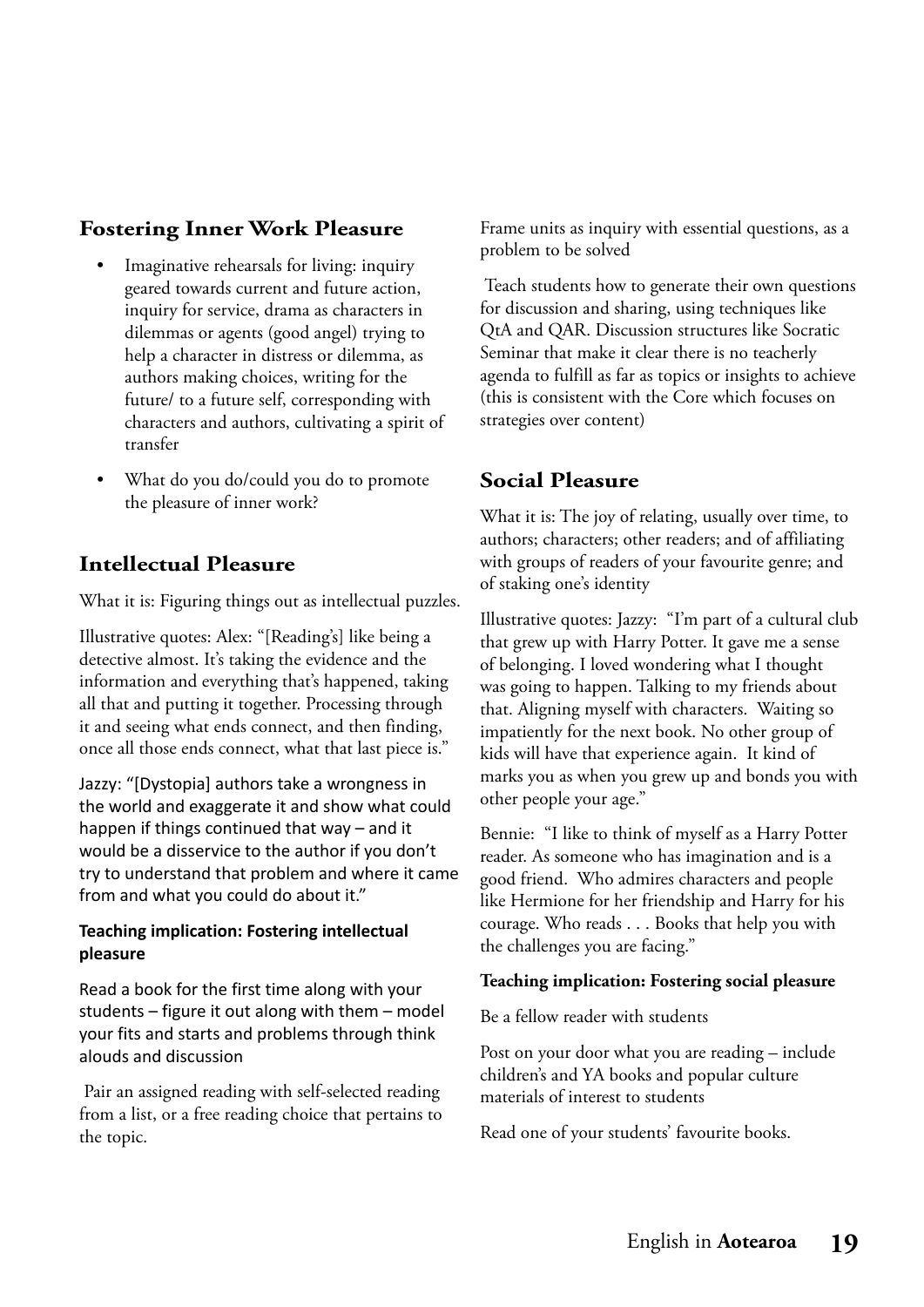Foster peer discussion of reading and response in pairs, triads, small groups, literature circles, book clubs, etc.

Do group projects with reading that are then shared: videos, PSAs, dramas, visual displays, talk shows, etc.

Have a free reading program; promote books through booktalks, online reviews, etc.

What do you do/could you do to promote more social pleasure in your classroom?

# **Conclusion**

Our takeaway: when given choice, kids tend to "read what they need" on very human, developmental, and psychological levels. Our informants gravitated towards books that challenged them to navigate current life challenges – both personal and social – and to be better or more whole people, that assisted them to outgrow themselves, to consider new perspectives, to see new possibilities in themselves and the world.

Our research has convinced us that teachers need to grant more respect to student choices. We were surprised by the story worlds our informants delighted in inhabiting. We were surprised by how they used books of which we had been dismissive to help them along their life journeys. We came away from our work resolved to try to understand why kids choose to read what they choose to read, and to take the time to ask them about their passions and engagement. Our study showed us that if you ask kids about their reading, you will often be surprised by their answers, and often pleasantly or even profoundly so.

And finally, our work convinces us that we need to reflect on and model our own pleasure in reading. As professionals, we need to think and share with each other our own successes with getting our students to fall in love with books. Because, after all, it is only through love that all things are possible – including developing lifelong readers who take joy and great transformative benefit from their reading.

### **Works Cited**

Barthes, R. (1975). The pleasure of the text (R. Miller, Trans.). New York: Hill and Wang.

Dewey, J. (1913). Interest and effort in education. Boston, MA: Houghton Mifflin and

Cambridge, MA: The Riverside Press.

Johnson, R. (1986). Inner work. New York: Harper and Row.

Wilhelm, J. & Smith, M.W. (2014). Reading Unbound: Why Kids Need to Read What They Want—and Why We Should Let Them. New York: Scholastic.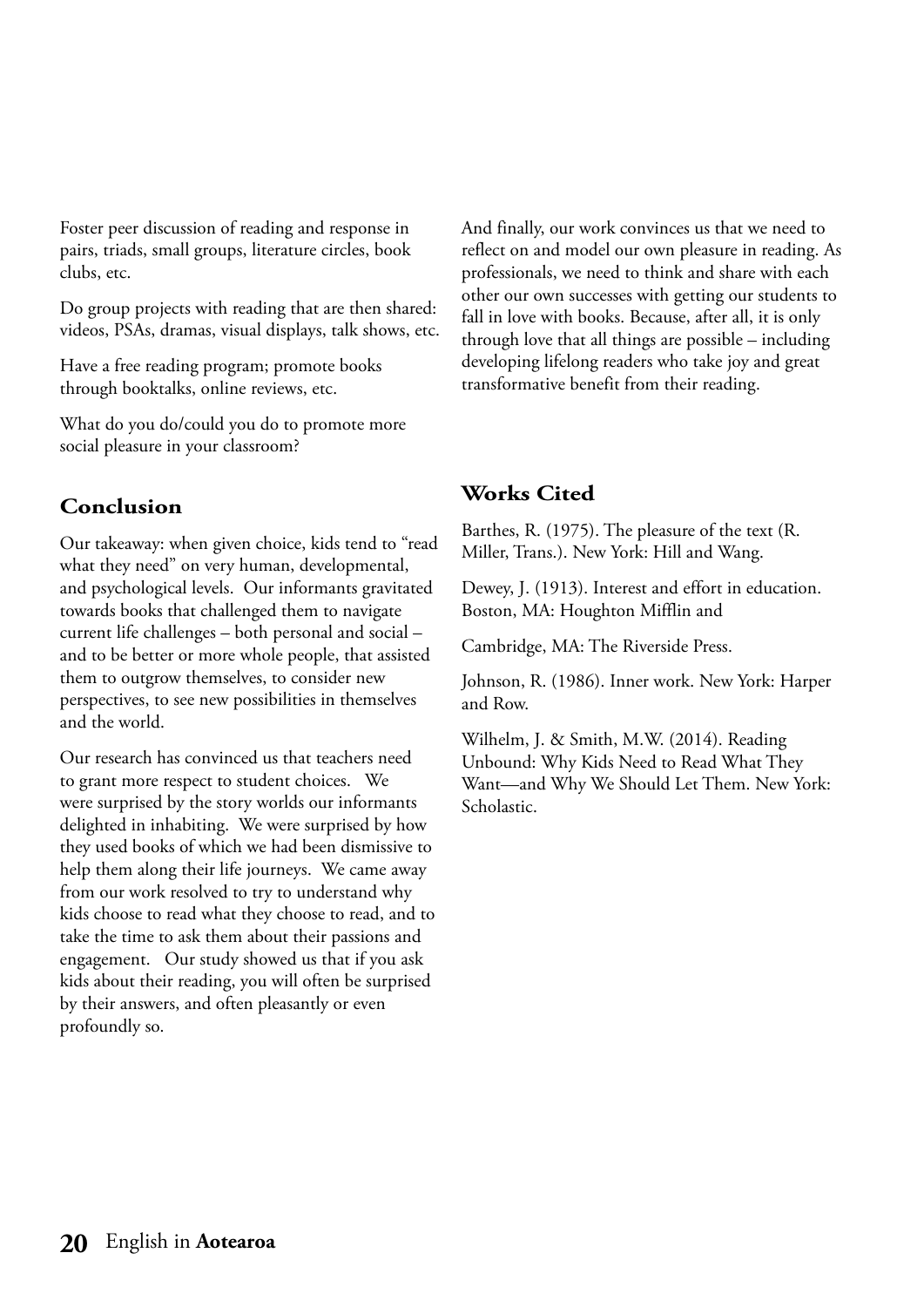### **Question1**.

You talk about books - are you including magazines, so what about the boys who only read Trucker Weekly or Surfing mags? This has been a common question here recently.

### **Prof Wilhelm**

No, we only studied books - and books from genres that parents/teachers/news commentators tend to disapprove of: romance, horror, vampire, dystopia and fantasy - we also studied graphic novels from these genres.

In our boys study (*Reading don't Fix no Chevys*) we did study the reading of websites, magazines, all nonfiction reading and found that boys tend to look for an immediate functional value and application for their reading which is more readily and obviously rewarded by nonfiction.

### **Question 2.**

The first pleasure you talk about is the kind of pleasure

"which puts itself forth with no thought of anything beyond"

Does this mean that it should be clear to students that they won't have to write about it, study it, if they don't want to, because if they have to go back and analyse etc that will spoil the play pleasure?

### **Prof Wilhelm**

No, I don't think so. I think what it means is that they have to enjoy the reading, get immersed in the story, do drama around it - etc. Then and only then will they have an experience that they can actually reflect on and think with and share - which makes all the other pleasures available.

### **Question 3.**

If as you say the immersive pleasure of play was not only incidental to engaged reading, it was absolutely necessary to it, and pre-requisite to experiencing all the other pleasures and benefits of reading then does this mean that teachers are wasting their time getting students to study in-depth a book that they haven't enjoyed as play?

### **Prof Wilhelm**

Our data makes us think so - that without the immersive power of play pleasure the other pleasures did nto come into play. Now, we studied students' free choice reading, but i would feel confident to say that even with required reading it is going to be very difficult to achieve the other pleasures without play pleasure - and I feel totally confident in saying that we underestimate and underemphasize the power of play and immersive play pleasure in schools. Vygotsky has a famous quote in which he says: the child in play is always a head taller than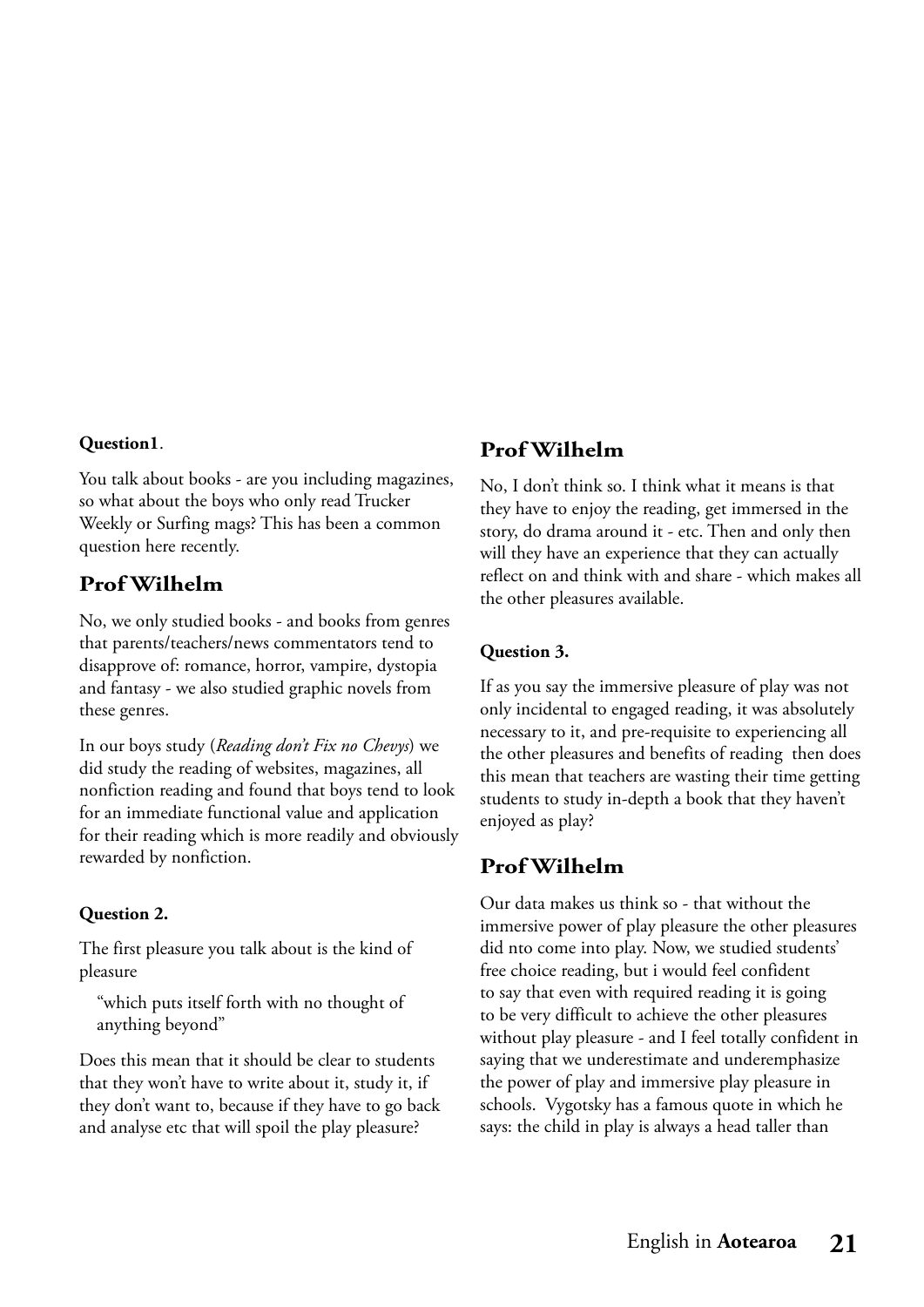herself" which means that when we play, we are playing with being more competent, more powerful, more knowledgeable - i.e. that we are in our zone of proximal development.

### **Question 4.**

Would you have censorship? e.g. I know of schools that would not allow "50 Shades of Gray".

# **Prof Wilhelm**

Yes, I think there are some books that are unhealthy - but I'm drawing the line in a different place than I did - I was surprised by how the books our informants read were so helpful to them in healthy ways for navigating their current life concerns and challenges. So, I'd say that if a book makes me uncomfortable I would ask students what they get out of it and listen carefully - as we did in the study. I personally don't let kids choose books with what I consider to be gratuitous sex (like 50 shades) or gratuitous violence (like snuff books). They usually don't push back but if they do, then I tell them I will listen to them and then be honest with my response. I can't remember a case where I ended up counting a book in a free reading program that fit the gratuitious sex or violence frame, and I can't remember being convinced otherwise by a student. But I hasten to add that it's really important to have those kinds of conversations with kids. **§**